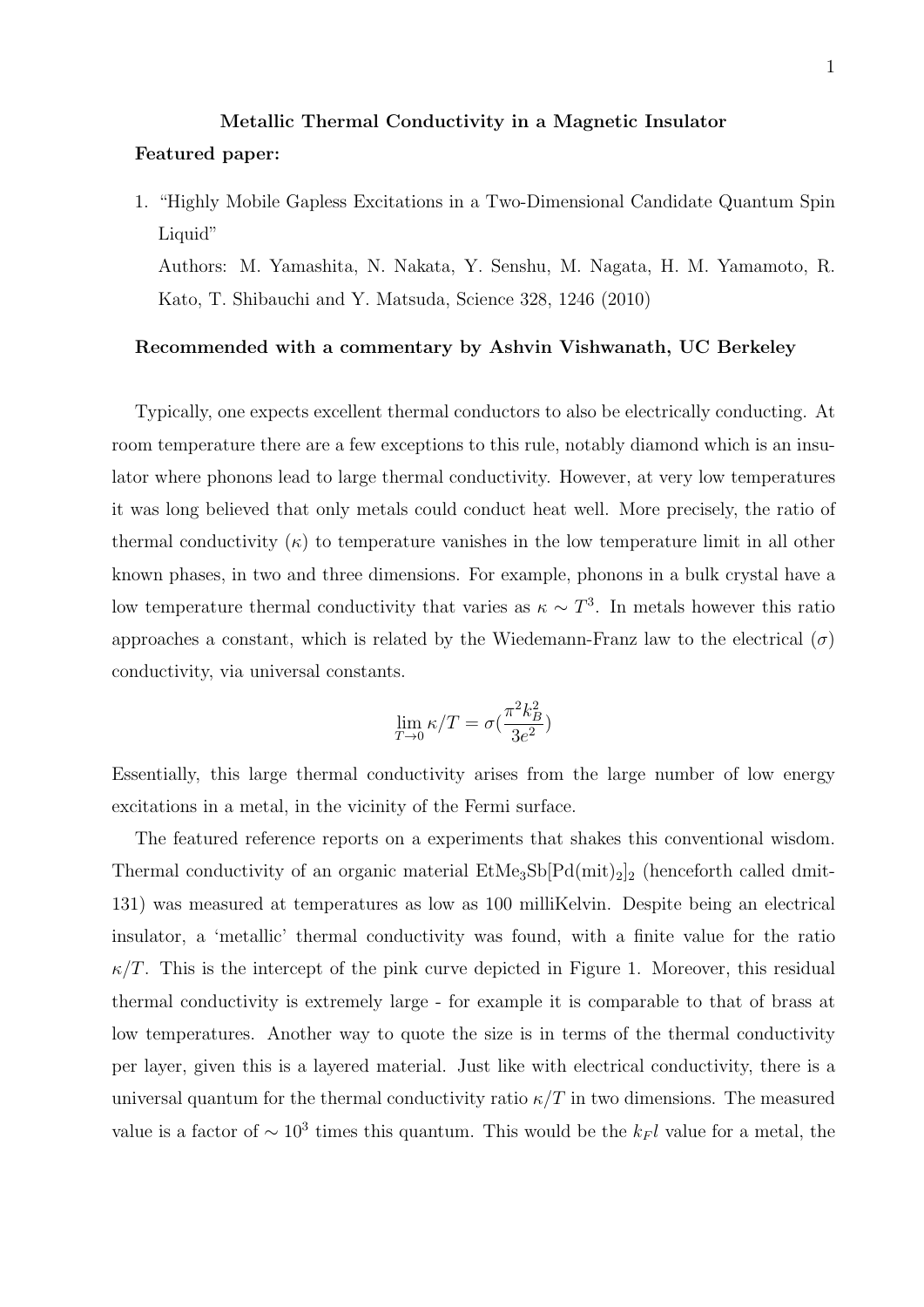

FIG. 1: Low temperature thermal conductivity of dmit-131 (pink curve) from the featured reference. The nonzero intersept is the finite value of  $\kappa/T$  in the  $T \to 0$  limit. The other curves, with vanishing intersept, refer to conventional insulating phases in sister compounds.

product of Fermi wavevector and scattering length. The big value of the measured signal indicates this is a robust experimental result, largely insensitive to precise fitting of the phonon component of the thermal conductivity at higher temperatures.

Given these are electrical insulators, mobile electrons are unlikely to account for the thermal conductivity. The authors suggest that the spin degrees of freedom are responsible, if they form a quantum spin liquid state. Indeed, these insulators show clear signature of local spin 1/2 moments, arranged on the sites of a triangular lattice. Despite a fairly large exchange constant,  $J \sim 250K$  as inferred from the Curie-Weiss susceptibility, no magnetic order or spin freezing was observed down to the lowest subKelvin temperatures measured[1]. On the theory side[2], it has been argued that a particular type of spin liquid, the spinon